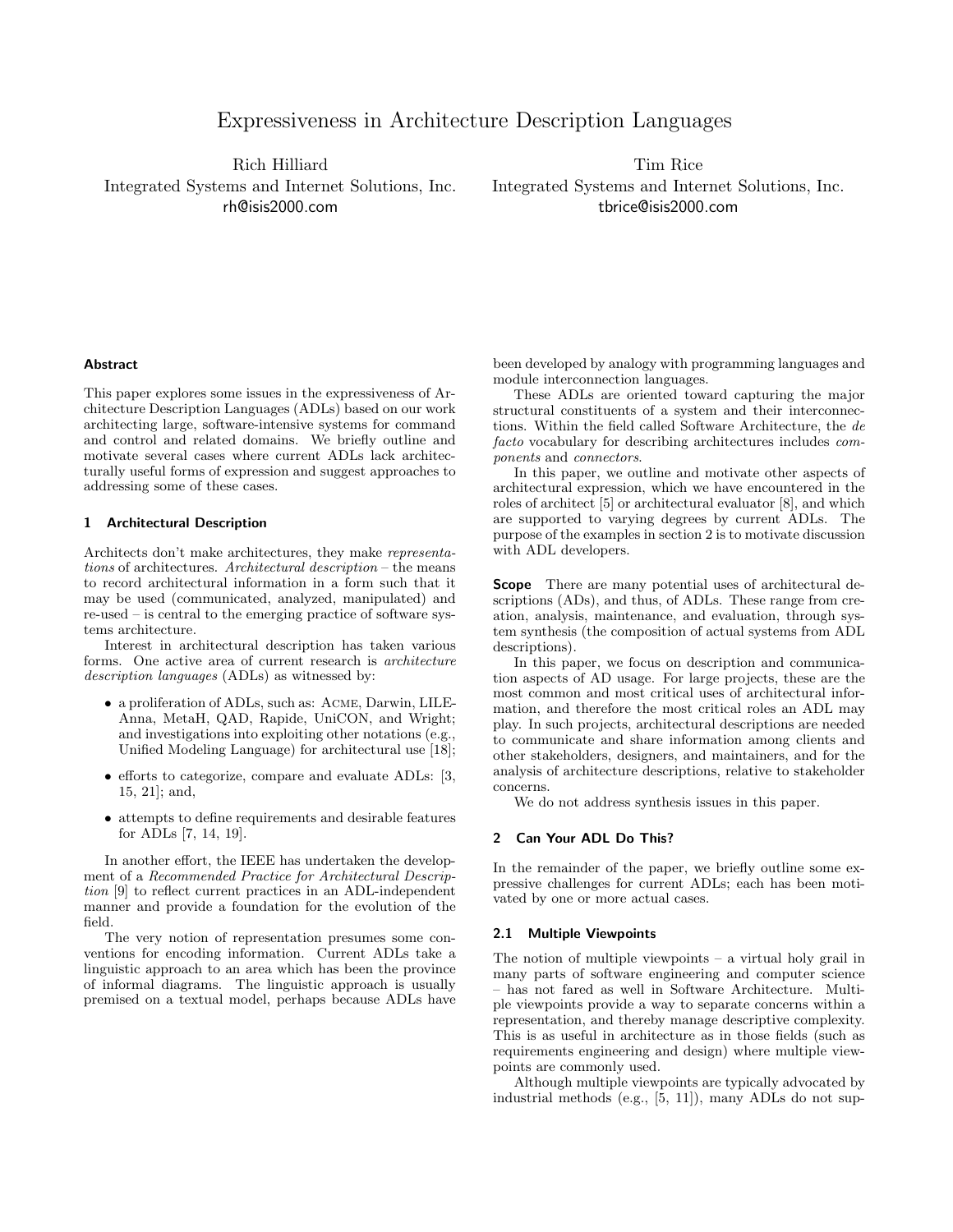port multiple viewpoints as they are found, for example, in modeling languages such as UML.

ADLs, for the most part, emphasize what might be called an implicit, structuralist viewpoint (as in the ontology of components and connectors).

The IEEE *Recommended Practice for Architectural Description* attempts to define a framework for declaring viewpoints and populating them to develop meaningful, multiple views of an architecture.

## 2.2 Closed-World

Architectural decision-making takes place at the juncture of the problem and solution spaces – between client's needs for the system, and possible design approaches [17]. Frequently, the architect must feed back the implications of a design alternative to the client, possibly in the form of trade-offs among requirements. Within an architectural description, one would like to be able to clearly delineate the "dependent" and "independent variables" of an architecture. For example, it would be nice to be able to delineate:

- decisions made by the client (these independent variables are usually called "requirements");
- "givens" of the environment (e.g., the laws of physics or of another domain) which are outside the control of the architect but may influence the result; and
- decisions made by the architect in response to the client needs and environmental influences (dependent variables).

It would also be useful to delineate which decisions between client and architect are negotiable and record their resolutions at any point in time.

In our work, the needs of the client and other stakeholders are documented separately from the architectural description. Traceability relations are maintained between elements of the AD and the stakeholders' needs to insure coverage, consistency, and satisfaction.

## 2.3 Capturing Architect's Intent

Much of the work of the architect is to articulate various system characteristics. These characteristics may be structural, stylistic, interactional, etc. With regard to these various system characteristics, the architect usually needs to express at least three degrees of intent (or "force"), in relation to subsequent design activity. The architect needs to capture *commitments* – decisions that a designer is not at liberty to change; *obligations* – lower-level decisions a designer must address; and *freedoms* – those things left to the implementation. (See [2] on commitments and obligations, see [12] on freedoms.)

Current ADLs have an implicit, declarative force and appear not to be designed to capture this range of intents. Acme has partial support for two forms of obligations: *ensures relationships* and their desired logical consequences in terms of *derives relationships* [16].

In our work previously, we adopted a "MIL-SPEC" approach to signalling the architect's intent, using the terms will, shall, and may to signal commitments, obligations, and freedoms, respectively [4].

More sophisticated forms of expression could be attained from examination of work in modal and deontic logics, and their recent application to knowledge representation.

## 2.4 First-Class Constraints

While components and connectors are widely accepted constructs in Software Architecture and enjoy a rough consensus on their meanings, constraints, though frequently discussed, are not yet understood in a common fashion. Where present in ADLs, constraints are usually modeled as predicates applied to entities of interest. E.g.,

## WrittenInAda95(*theServer*)

The example is intended to suggest a constraint on the possible implementations of a component (theServer). (Note that this example begs the question posed in 2.3 with regard to intent – is it an obligation or commitment being expressed here?)

Rapide provides a rich vocabulary of constraints over sets of events [13]. Other ADLs provide partial solutions, often oriented toward the target domain, or underlying implementation model. What is lacking is a general model of constraints.

We have found the following model to be useful. An *architectural constraint* is characterized by:

- name : a unique name for the constraint. By naming constraints they may be referred to, more readily combined with others and reused.
- constraint type : the type defines the permissible operations and logical connectives which may apply to the constraint.
- expression : An inscription which states the constraint (e.g., *number of simultaneous clients must be less than or equal to 3*). The expression should conform to the constraint type prescription.
- target set : The set of elements (e.g., component and connection instances) to which the constraint applies.
- source set : The set of elements from which the constraint originates, such as when one architectural decision affects others. Identifying the source provides a basis by which to propagate constraints and retract constraints when decisions about the source (which induced the constraint) are changed.

A source or target set may be all entities of a particular type; a source or target could be an entire architectural view (which in turn consists of a collection of components or connections). By adding the possibility that the source is unknown, one can handle the "degenerate" case of constraint as predicate above. This provides a way to express constraints which are "extra-architectural" such as those arising from needs, requirements, etc.

#### 2.5 Computational Independence

Many ADLs, particularly those developed for domain-specific software architectures, have a built-in, implicit underlying model of computation (for discussion, see [1, pp. 7–8]).

In terms of economy of expression, this is quite efficient for application-level development. However, there are cases where the architect would like to defer the choice of the computational model. E.g., in product line development, one might select the computational model as a part of the design of individual products within the product line. Consider a product line for a MapServer intended to operate in a client-server environment, or 'stand-alone' as a library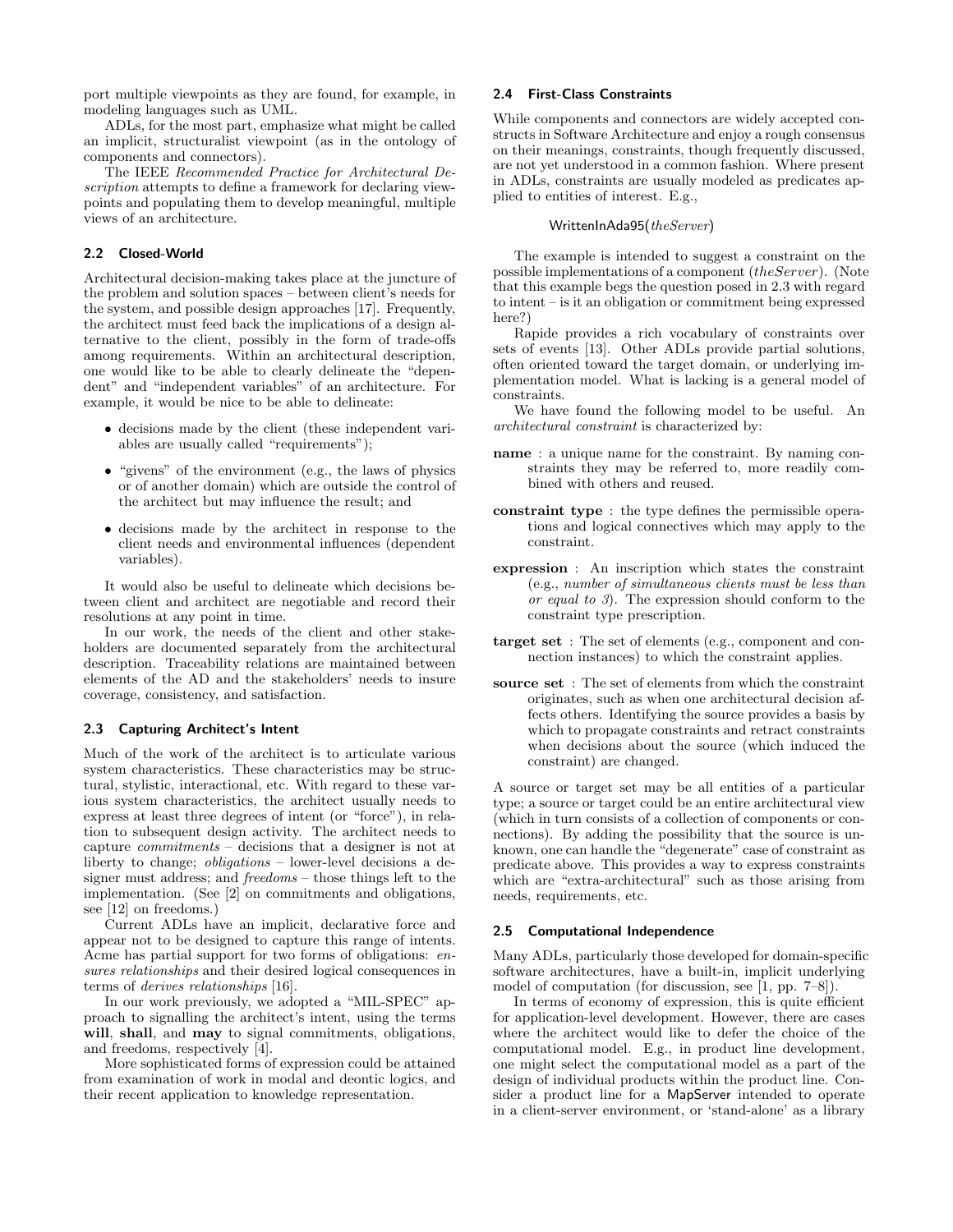linked into a single application, or distributed for replication purposes wrapped with an Object Request Broker. It should be possible to state certain elements of the architecture independent of these decisions. However, this stretches the capabilities of existing structure-based ADLs.

Inverardi and Wolf [10] suggest "an operational semantic formalism ... based on a more flexible, relatively neutral computational model," and investigate the application of the Chemical Abstract Machine in this regard. A general solution could involve the analogue of a meta-object protocol for computational models – reifying the major design constituents of a computing model [20] (certainly overkill for architectural description!).

## 2.6 Quantification

Most ADLs embody an ontology of types and instances, reflecting perhaps their programming language (or module interconnection language) heritage. While this works for small systems, for larger projects a wider range of facilities may be warranted.

First-order logic quantifiers (∀, ∃) provide increased expressivity for some cases. Other quantifier-like decisions, e.g., *the server must handle 1 to 10 simultaneous clients*, may be captured via constraints. Whether more sophisticated quantification mechanisms (such as those found in description logics for knowledge representation) are useful is an open issue.

In a proposal for Dynamic Acme, [16] introduces *optional* and *multiple* elements, which fulfill some of the roles of quantifiers. UML is also an instructive example.

# 2.7 Architectural Patterns and Styles

Much current work in software design and architecture is centered on the articulation of patterns and styles. There are various ways to think of styles – as languages in themselves, as theories in their own right, etc. [6]. Similar considerations arise with patterns. One way to think of both patterns and styles is as idioms (or, recurring fragments) over some vocabulary. Design patterns – in the sense of the book of the same name – are defined *over* the vocabulary of object-oriented programming constructs (classes, methods, interfaces, inheritance relations). To support pattern and style making, ADLs should be sufficiently modular to allow expression of individual entities. Current ADLs approach this for components, but not for connections and constraints.

## 3 Conclusion

If there is an underlying thread to the cases above, it is this: architecting is decision making and the issues of expressiveness can be considered as documenting *when* certain decisions are made, *by whom* (client, architect, developers), *for whom* (client, user other stakeholders), and *in a way* that may be communicated to others. The consequences of this for actual ADLs is that expressiveness is improved by having explicit constructs for many aspects which have previously been implicit. Good language design suggests making such constructs necessary only when needed – that the defaults match current intuitions, while allowing overt expression when necessary.

## **References**

- [1] Robert J. Allen. *A Formal Approach to Software Architecture*. PhD thesis, Carnegie Mellon University, May 1997. Distributed as CMU-CS-97-144.
- [2] A. Burns and M. Lister. A framework for building dependable systems. *The Computer Journal*, 34(2), 1991.
- [3] Paul C. Clements. A survey of architecture description languages. In *Proceedings of the Eighth International Workshop on Software Specification and Design*. IEEE Computer Society Press, 1996.
- [4] DII–AF Chief Architects' Office. *The Air Force's Command and Control System Target Architecture version 1.0*, 1998. http://www.esc-dii.hanscom.af.mil/ afdiin/Chief Architect/.
- [5] David E. Emery, Richard F. Hilliard, and Timothy B. Rice. Experiences applying a practical architectural method. In Alfred Strohmeier, editor, *Reliable Software Technologies – Ada-Europe '96*, number 1088 in Lecture Notes in Computer Science. Springer, 1996.
- [6] David Garlan. Research directions in software architecture. *ACM Computing Surveys*, 27(2):257–261, 1995.
- [7] Richard F. Hilliard. Representing software systems architectures or, components, connections and (why not?) first-class constraints and views. In *Joint Proceedings of the SIGSOFT '96 Workshops*, 1996.
- [8] Richard F. Hilliard, Michael J. Kurland, Steven D. Litvintchouk, Timothy B. Rice, and Stephen C. Schwarm. Architecture quality assessment. http://katanga.mitre.org/ose/arch/AQAPage.html.
- [9] IEEE Architecture Working Group. *Recommended Practice for Architectural Description (draft version 3.0)*, July 1998. http://www.pithecanthropus.com/~awg/.
- [10] Paola Inverardi and Alexander L. Wolf. Formal specification and analysis of software architectures using the chemical abstract machine model. *IEEE Transactions on Software Engineering*, 21(4):373–386, April 1995.
- [11] Philippe B. Kruchten. The 4+1 view model of architecture. *IEEE Software*, 28(11):42–50, November 1995.
- [12] Phillip E. London and Martin Feather. Implementing specification freedoms. *Science of Computer Programming*, 2:91–131, 1982.
- [13] David C. Luckham, John J. Kenney, Larry M. Augustin, James Vera, Doug Bryan, and Walter Mann. Specification and analysis of system architecture using Rapide. *IEEE Transactions on Software Engineering*, 21(4), April 1995.
- [14] David C. Luckham, James Vera, and Sigurd Meldal. Three concepts of system architecture. Technical Report CSL-TR-95-674, Stanford University, July 1995.
- [15] Nenad Medvidovic. A classification and comparison framework for software architecture description languages. Technical Report UCI-ICS-97-02, Department of Information and Computer Science, University of California, Irvine, February 1997.